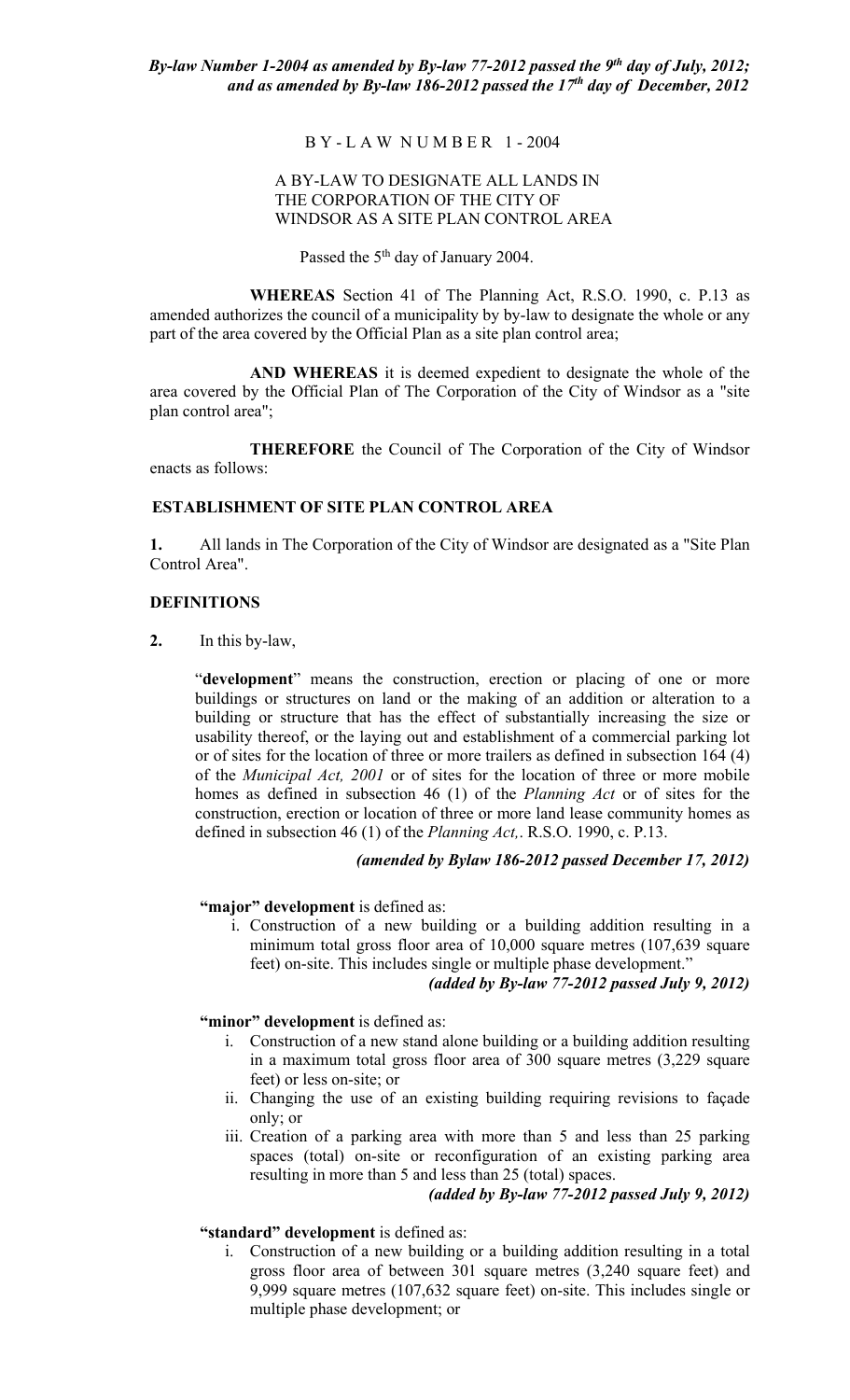ii. Creation of a parking area with more than 25 parking spaces (total) on-site or reconfiguration of an existing parking area resulting in more than 25 (total) spaces.

Developments that otherwise meet the definition of "minor" development may be deemed "standard" development at the discretion of the Planning Department if the development necessitates a shared access agreement; or is subject to the heritage policies of the City's Official Plan, proposals in close proximity to natural features (municipal drains, watercourses, etc.) or located within or adjacent to a "Gateway" or "Special Policy Area" as defined by the Official Plan.

## *(added by By-law 77-2012 passed July 9, 2012)*

"**small scale low profile residential developments**" means single detached, semi-detached duplex and double duplex dwelling;

"**Zoning By-law**" means the Zoning By-law(s) as amended, of The Corporation of the City of Windsor, that may be in effect from time to time;

## **APPROVAL OF PLANS OR DRAWINGS**

**3.** (1) Subject to the provisions of Section 4 herein, no person shall undertake any development in The Corporation of the City of Windsor unless the Council of The Corporation of the City of Windsor, the City Planner or delegated appointed officer(s) or, where a referral has been made under subsection 12 of Section 41 of The *Planning Act*, the Ontario Municipal Board has approved the plans required under Subsection (4) Section 41 of the *Planning Act.*

## *(amended by Bylaw 186-2012 passed December 17, 2012)*

(2) In addition to the provisions of Section  $3(1)$  herein, an application for site plan control approval shall include drawings showing plan and elevation views for each building to be erected and for each building to be used for residential purposes containing less than twenty-five dwelling units, which drawings are sufficient to display matters relating to exterior design, including without limitation the character, scale, appearance and design features of buildings, and their sustainable design, but only to the extent that it is a matter of exterior design.

#### *(amended by By-law 186-2012 passed December 1,/2012)*

- (3) The provisions of Section 3(2) herein apply to the following:
	- (a) Development situated within an area that has been designated a Heritage Conservation District under Part V of the Ontario Heritage Act;
	- (b) Development situated within the following Community Improvement Plan (CIP) Areas:
		- i. City Centre West Urban Village CIP
		- ii. Glengarry-Marentette Waterfront Village CIP; and
		- iii. Olde Sandwich Towne CIP
	- (c) Development situated within an area where Urban Design Guidelines have been adopted by Council;
	- (d) Development situated within and/ or adjacent to a Civic Way, Main Street, or Gateway area; and
	- (e) Development situated in a Business Improvement Area *(amended by By-law 186-2012 passed December 17, 2012)*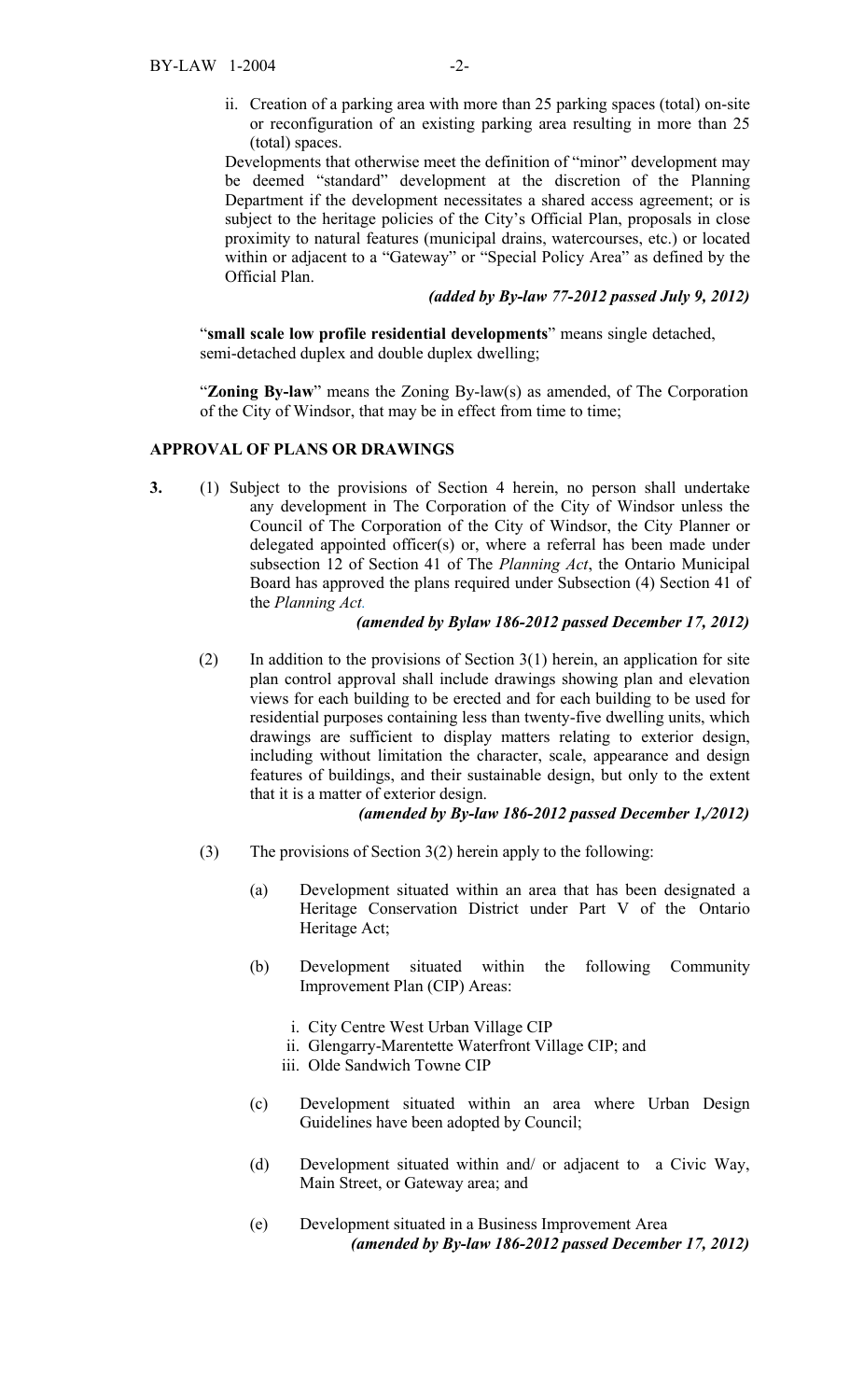- **4.** Notwithstanding the provisions of Section 3 of this by-law, the following class or classes of development may be undertaken without the approval of plans and drawings otherwise required under said Section 3 as follows:
	- (1) an addition to an accessory building as defined in the Zoning By-law where such addition is for the purpose of replacing a temporary building or buildings, structure or structures, provided that the lot coverage of such addition does not exceed the lot coverage of the temporary building(s) or structure(s) it is intended to replace;
	- (2) small scale low profile residential developments unless they are subject to the provisions of Section 3 herein**.**  *(amended by By-law 186-2012 passed December 17,2012)*
	- (3) (a) a commercial or combined commercial and residential building provided that the total floor area, at grade, measured from the exterior walls does not exceed fifty (50) square metres;
		- (b) an addition to an existing commercial or combined commercial and residential building provided that the floor area measured, at grade, from the exterior walls of the addition does not exceed: i) fifty  $(50)$  square metres or ii) ten per cent  $(10\%)$  of the total floor area, at grade, of the existing building, provided, that the ten percent (10%) does not exceed one hundred and fifty (150) square metres**.**

## *(amended by By-law 186-2012 passed December 17, 2012)*

- (4) (a) an industrial or institutional building provided that the total floor area, at grade, measured from the exterior walls does not exceed one hundred (100) square metres;
	- (b) an addition to an existing industrial or institutional building provided that the total floor area, at grade, measured from the exterior walls does not exceed: i) one hundred square metres, or ii) ten per cent (10%) of the total floor area, at grade, of the existing building provided that the ten percent (10%) does not exceed two hundred and fifty (250) square meters;

# *(amended by By-law 186-2012 passed December 17, 2012)*

- (5) a temporary building or structure that is designed, constructed and placed on the land in a manner which permits its removal after a period of time not to exceed one hundred and twenty (120) consecutive days.
- (6) a sign including any alteration to an existing sign;
- (7) building features or mechanical elements more particularly described as: a church spire, belfry, skylight, cupola, scenery loft chimney, smokestack, water tank, air-conditioning and/or heating equipment, ventilator, mechanical penthouse, protective and screening fences, communications equipment, pedestrian bridge, fire escape, building entrance/exit and canopy or awning, provided further that the said building feature or mechanical element is to be constructed separate and apart from any other development as defined in this by-law which requires approval;
- (8) a parking area containing less than 5 parking spaces including all parking spaces, collector aisles and manoeuvring aisles, provided further that the said parking area is to be constructed separate and apart from any other development as defined in this by-law which requires approval.
- (9) the placement of a portable classroom on a school site of a district school board if the school site was in existence on January 1, 2007. *(added by By-law 186-2012 passed December 17, 2012)*